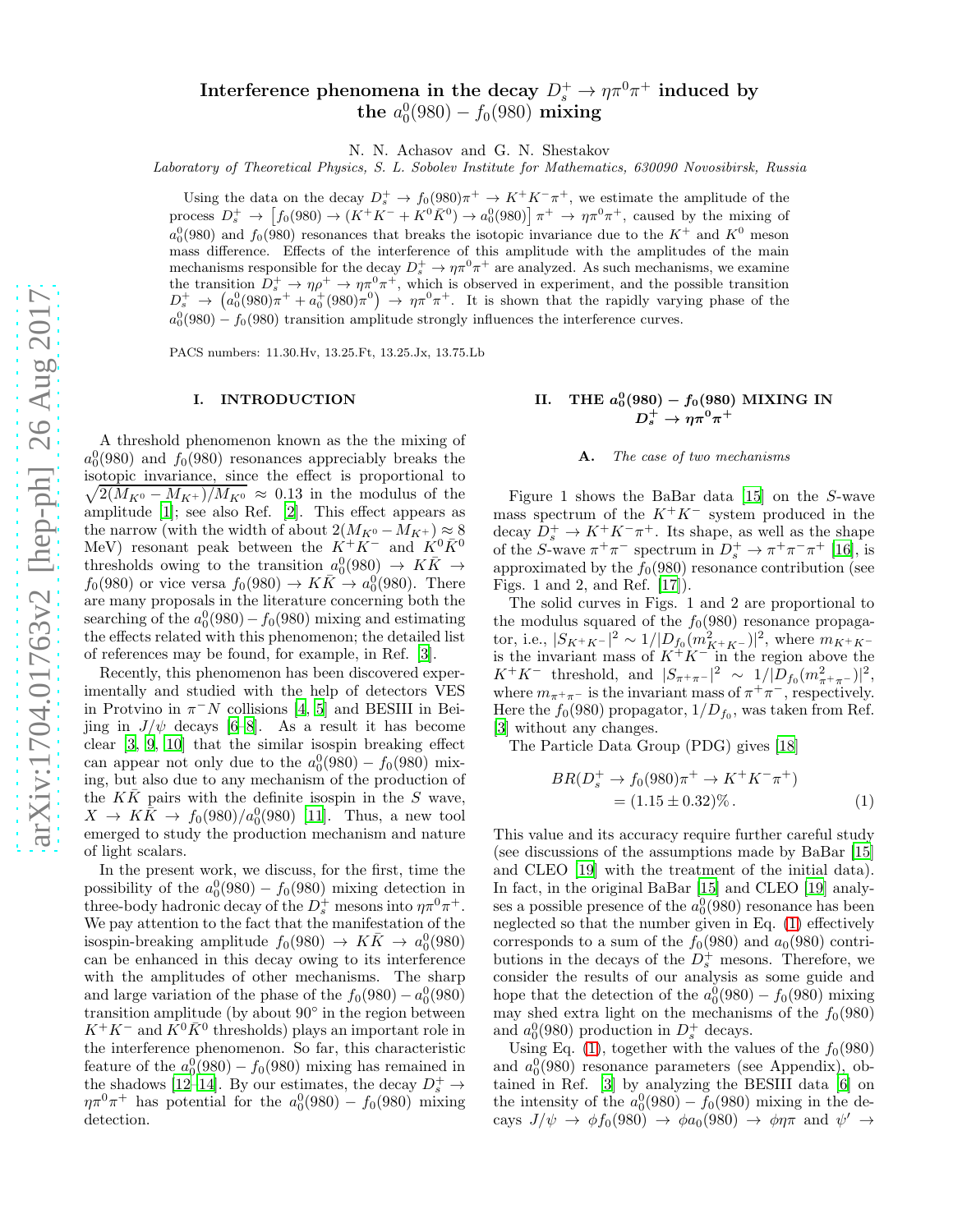

Figure 1: The BaBar data [\[15](#page-6-10)] on the S-wave  $K^+K^-$  mass spectrum in the decay  $D_s^+ \to K^+ K^- \pi^+$ . The data correspond to the modulus squared of the transition amplitude without the phase space factor of the  $K^+K^-$  system in  $D_s^+ \to K^+ K^- \pi^+$ . The dotted vertical lines show the locations of the  $K^+K^-$  and  $K^0\bar{K}^0$  thresholds. The solid curve corresponds to the  $f_0(980)$  resonance contribution described in the text.



Figure 2: The BaBar data [\[16](#page-6-11)] on the S-wave  $\pi^+\pi^-$  mass spectrum in the decay  $D_s^+ \rightarrow \pi^+ \pi^- \pi^+$ ; see also Ref. [\[17](#page-6-12)]. The shape of the curve corresponds to the  $f_0(980)$  resonance contribution described in the text.

 $\gamma \chi_{c1} \to \gamma a_0(980) \pi^0 \to \gamma f_0(980) \pi^0 \to \gamma \pi^+ \pi^- \pi^0$ , we find the following estimate for the branching ratio of the decay  $D_s^+ \to \eta \pi^0 \pi^+$  induced by the  $a_0^0(980) - f_0(980)$  mixing:

<span id="page-1-2"></span>
$$
BR(D_s^+ \to [f_0(980) \to (K^+K^- + K^0 \bar{K}^0) \to a_0^0(980)] \pi^+ \to \eta \pi^0 \pi^+) = 4.1 \times 10^{-4} .
$$
 (2)

The relevant amplitude of the transition  $D_s^+ \rightarrow$ 

 $[f_0(980) \rightarrow (K^+K^- + K^0\bar{K}^0) \rightarrow a_0^0(980)] \pi^+ \rightarrow \eta \pi^0 \pi^+$ is presented just below in Eq. [\(6\)](#page-1-0).

The available data on the decay  $D_s^+ \to \eta \pi^0 \pi^+$  [\[18](#page-6-13), [20](#page-6-15), [21\]](#page-6-16) show that it proceeds predominantly via the  $\eta \rho^+$ intermediate state:

<span id="page-1-3"></span>
$$
BR(D_s^+ \to \eta \rho^+ \to \eta \pi^0 \pi^+) = (8.9 \pm 0.8)\%, \qquad (3)
$$

$$
BR(D_s^+ \to \eta \pi^0 \pi^+) = (9.2 \pm 1.2)\% \,. \tag{4}
$$

Let us denote the  $D_s^+ \to \eta \rho^+ \to \eta \pi^0 \pi^+$  and  $D_s^+ \to$  $[f_0(980) \rightarrow (K^+K^- + \overset{\circ}{K}^0\overset{\circ}{K}^0) \rightarrow a_0^0(980)] \pi^+ \rightarrow \eta \overset{\circ}{\pi}^0 \pi^+$ transition amplitudes as  $A_{\eta\rho^+}$  and  $A_{f_0a_0^0}$ , respectively. For the description of their dependence on the mass variables, we use the following expressions:

<span id="page-1-1"></span>
$$
A_{\eta\rho^{+}} \equiv A_{\eta\rho^{+}}(m_{\eta\pi^{0}}^{2}, m_{\eta\pi^{+}}^{2}, m_{\pi^{0}\pi^{+}}^{2}) \equiv A_{\eta\rho^{+}}(s, t, u)
$$

$$
= C_{D_{s}^{+}\eta\rho^{+}} \frac{s-t}{D_{\rho^{+}}(u)} F_{\rho}(u) \sqrt{\frac{g_{\rho\pi\pi}^{2}}{16\pi}}, \qquad (5)
$$

<span id="page-1-0"></span>
$$
A_{f_0 a_0^0} \equiv A_{f_0 a_0^0}(m_{\eta \pi^0}^2) \equiv A_{f_0 a_0^0}(s)
$$

$$
= C_{D_s^+ f_0 \pi^+} \frac{\Pi_{a_0^0 f_0}(s)}{D_{a_0^0}(s) D_{f_0}(s) - \Pi_{a_0^0 f_0}^2(s)} \sqrt{\frac{g_{a_0^0 \eta \pi^0}}{16\pi}}, \quad (6)
$$

where  $s = m_{\eta \pi^0}^2$ ,  $t = m_{\eta \pi^+}^2$ , and  $u = m_{\pi^0 \pi^+}^2$  are the invariant masses squared of the indicated meson pairs in the decay  $D_s^+ \to \eta \pi^0 \pi^+$  ( $\Sigma = s + t + u = m_{D_s}^2 + 2m_{\pi}^2 + m_{\eta}^2$ , and here we neglect the  $\pi^0$  and  $\pi^+$  mass difference and put  $m_{\pi}$  = 0.135 GeV);  $D_{\rho^+}(u)$ ,  $D_{a_0^0}(s)$ ,  $D_{f_0}(s)$ , and  $\Pi_{a_0^0 f_0}(s)$  are the inverse propagators of  $\rho^+$ ,  $a_0^0(980)$ ,  $f_0(980)$  resonances and the amplitude of the  $a_0(980) \rightarrow$  $(K^+K^- + K^0\bar{K}^0) \rightarrow f_0(980)$  transition, respectively,  $F_{\rho}(u)$  is the centrifugal barrier penetration factor (formulas for all these quantities are presented in Appendix);  $g_{\rho\pi\pi}$  and  $g_{a_0^0\eta\pi^0}$  are the coupling constants (see also the Appendix),  $C_{D_s^+ \eta \rho^+}$  and  $C_{D_s^+ f_0 \pi^+}$  are the invariant amplitudes of the decays  $D_s^+ \to \eta \rho^+$  and  $D_s^+ \to f_0(980)\pi^+$ , respectively. In so doing, the effective vertices  $D_s^+ \to \eta \rho^+$ and  $\rho^+ \to \pi^0 \pi^+$  are taken in the form

$$
V_{D_s^+\eta\rho^+} = C_{D_s^+\eta\rho^+}(\epsilon_{\rho^+}^*, p_{D_s^+} + p_\eta) ,\qquad (7)
$$

$$
V_{\rho^+\pi^0\pi^+} = g_{\rho\pi\pi}(\epsilon_{\rho^+}, p_{\pi^+} - p_{\pi^0}), \qquad (8)
$$

where  $\epsilon_{\rho^+}$  is the polarization four-vector of the  $\rho^+$  meson,  $p_{D_s^+}, p_{\eta}, p_{\pi^0}$ , and  $p_{\pi^+}$  are the four-momenta of the  $D_s^+$ ,  $\eta$ ,  $\pi^0$ , and  $\pi^+$  mesons in the decay  $D_s^+ \to \eta \pi^0 \pi^+$ . Hence the kinematical factor  $s-t$  in Eq. [\(5\)](#page-1-1) is  $(p_{D_s^+}+p_\eta, p_{\pi^0}-p_{\pi^+})$ . The amplitude  $A_{f_0\pi}$ , responsible for the decay  $D_s^+ \to$  $f_0(980) \pi^+ \to K^+ \overline{K^-} \pi^+$  [see Eq. [\(1\)](#page-0-0)], is given by

$$
A_{f_0\pi} \equiv A_{f_0\pi}(m_{K^+K^-}^2) \equiv A_{f_0\pi}(s)
$$
  
=  $C_{D_s^+ f_0\pi^+} \frac{1}{D_{f_0}(s)} \sqrt{\frac{g_{f_0K^+K^-}^2}{16\pi}}$ . (9)

Each invariant amplitude  $C_{D_s^+\eta\rho^+}$  and  $C_{D_s^+f_0\pi^+}$  is represented by two real numbers, a modulus and a phase,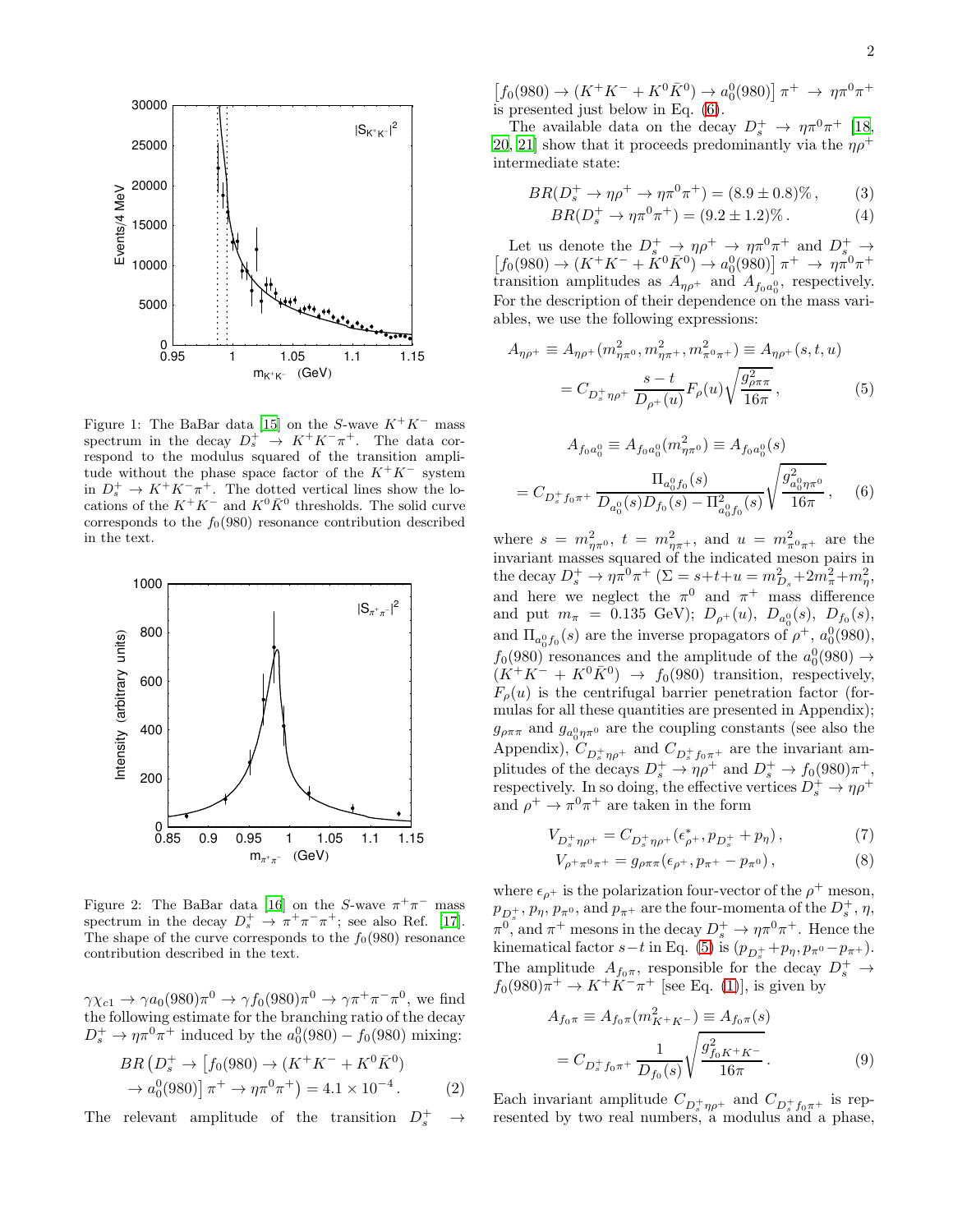

Figure 3: The illustration of the  $a_0^0(980) - f_0(980)$  mixing manifestation in the decay  $D_s^+ \rightarrow \eta \pi^0 \pi^+$  against the mechanism  $D_s^+ \to \eta \rho^+ \to \eta \pi^0 \pi^+$ . The solid curves in (a) and (b) show, respectively, the  $\eta \pi^0$  and  $\pi^0 \pi^+$  mass spectra in the decay  $\overline{D}_s^+ \to \eta \pi^0 \pi^+$  for the case of the incoherent sum of the contributions from the  $D_s^+ \to \eta \rho^+ \to \eta \pi^0 \pi^+$ and  $D_s^+ \to [f_0(980) \to (K^+K^- + K^0\bar{K}^0) \to a_0^0(980)] \pi^+ \to$  $\eta \pi^0 \pi^+$  mechanisms. The s-u and s-t Monte Carlo Dalitz plot distributions for this case are shown in (c) and (d), respectively. Plots (e) and (f) show the  $\eta \pi^0$  mass spectra in the region of the  $K^+K^-$  and  $K^0\bar{K}^0$  thresholds for four variants of the interference between the amplitudes  $D_s^+ \to \eta \rho^+ \to \eta \pi^0 \pi^+$ and  $D_s^+ \to [f_0(980) \to (K^+K^+ + K^0\bar{K}^0) \to a_0^0(980)] \pi^+ \to$  $\eta \pi^0 \pi^+$  in comparison with the incoherent case; the curves are described in the text.

which are independent of the mass variables, i.e.,  $C_{D_s^+\eta\rho^+} = a_1 e^{i\varphi_1}$  and  $C_{D_s^+ f_0 \pi^+} = a_2 e^{i\varphi_2}$ . Such an approximation of the amplitudes of heavy quarkonium decays with the participation of light resonances in intermediate states is commonly used in the data treatments (fits to experimental distributions in the Dalitz plots), see, for example, Refs. [\[15,](#page-6-10) [16,](#page-6-11) [19\]](#page-6-14). We use this approximation for our estimates.

Taking into account Eqs.  $(2)$  and  $(3)$ , we present in Figs. 3(a) and 3(b) the  $\eta \pi^0$  and  $\pi^0 \pi^+$  mass spectra in the decay  $D_s^+ \to \eta \pi^0 \pi^+$  for the case of the incoherent sum of the contributions from the  $D^+_{s} \to \eta \rho^+ \to \eta \pi^0 \pi^+$  and  $D_s^+ \to \left[ f_0(980) \to (K^+K^- + K^0\bar{K}^0) \to a_0^0(980) \right] \pi^+ \to$  $\eta \pi^0 \pi^+$  mechanisms. The sharp peak with the width of about  $2(m_{K^0} - m_{K^+}) \approx 8$  MeV in Fig. 3(a) in the region of  $\ddot{K} + \ddot{K}$  and  $\ddot{K}^0 \bar{K}^0$  thresholds arises owing to the  $a_0^0(980) - f_0(980)$  mixing. Figures 3(c) and 3(d) show, as an example, the  $s-u$  and  $s-t$  Dalitz plots for approximately  $10^4$   $D_s^+$   $\rightarrow \eta \pi^0 \pi^+$  Monte Carlo events generated for the above hypothetical case of the incoherent sum of two mechanisms. As seen from Eq.  $(5)$ , the s-u and s-t distributions for the  $D_s^+ \to \eta \rho^+ \to \eta \pi^0 \pi^+$  decay mechanism vanish on the dashed lines  $u = m_{D_s}^2 + 2m_{\pi}^2 + m_{\eta}^2 - 2s$ and  $t = s$  shown in Figs. 3(c) and 3(d), respectively. These lines divide the  $D_s^+ \rightarrow \eta \rho^+ \rightarrow \eta \pi^0 \pi^+$ events into two equal parts. The events caused by the  $a_0^0(980) - f_0(980)$  mixing concentrate in the vicinity of  $s = m_{\eta \pi^0}^2 \approx 4 m_K^2$  on the s-u and s-t Dalitz plots. They make up about one-hundredth of a half of the  $D_s^+ \rightarrow \eta \rho^+ \rightarrow \eta \pi^0 \pi^+$  events [see Eqs. [\(2\)](#page-1-2) and [\(3\)](#page-1-3)]. This is large for the isospin breaking contribution which, at the first sight, could be naturally expected to have the magnitude at the level of  $(m_d - m_u)/\bar{m}$  (where  $m_d$ ,  $m_u$ ,  $\bar{m} = (m_d + m_u)/2$  are the constituent-quark masses) or  $\alpha = e^2/4\pi$  (electromagnetic constant) in the reaction amplitude and thus at the level of 10<sup>−</sup><sup>4</sup> in the amplitude squared.

Figures 3(e) and 3(f) show four variants of the  $\eta\pi^0$ mass spectrum in the region of the  $K^+K^-$  and  $K^0\bar{K}^0$ thresholds with taking into account the interference of the  $D_s^+ \to \eta \rho^+ \to \eta \pi^0 \pi^+$  transition amplitude  $A_{\eta \rho^+}$  and the amplitude  $A_{f_0a_0^0}$  caused by the  $a_0^0(980) - f_0(980)$  mixing,

$$
\frac{dN_{\eta\pi^{0}}}{dm_{\eta\pi^{0}}} = \int\limits_{a_{-}(s)}^{a_{+}(s)} |A_{\eta\rho^{+}} + A_{f_{0}a_{0}^{0}}|^{2} 2m_{\eta\pi^{0}}dm_{\pi^{0}\pi^{+}}^{2}.
$$
 (10)

Here the integration is made over the physical region of the variable  $m_{\pi^0 \pi^+}^2 = u$  from  $a_{-}(s = m_{\eta \pi^0}^2)$  to  $a_{+}(s =$  $(m_{\eta\pi^0}^2)$ , where

$$
a_{\pm}(s) = \frac{1}{2} \left( \Sigma - s - \frac{(m_{D_s}^2 - m_{\pi}^2)(m_{\eta}^2 - m_{\pi}^2)}{s} \right)
$$

$$
\pm \frac{2m_{D_s}}{\sqrt{s}} p(s)q(s), \qquad (11)
$$

$$
p(s) = \sqrt{m_{D_s}^4 - 2m_{D_s}^2(s + m_{\pi}^2) + (s - m_{\pi}^2)^2} / (2m_{D_s}),
$$
 (12)

$$
q(s) = \sqrt{s^2 - 2s(m_\eta^2 + m_\pi^2) + (m_\eta^2 - m_\pi^2)^2} / (2\sqrt{s}).
$$
 (13)

Using the data from Eqs.  $(1)$  and  $(3)$ , we find  $C_{D_s^+ f_0 \pi^+}/C_{D_s^+ \eta \rho^+} = (a_2/a_1) \xi \approx (4.5 \text{ GeV}) \xi$ , where  $\xi = e^{i\varphi_{21}}$  and  $\varphi_{21} = \varphi_2 - \varphi_1$  is the relative phase of the amplitudes  $C_{D_s^+ f_0 \pi^+}$  and  $C_{D_s^+ \eta \rho^+}$ . This phase is unknown and to illustrate the possible interference patterns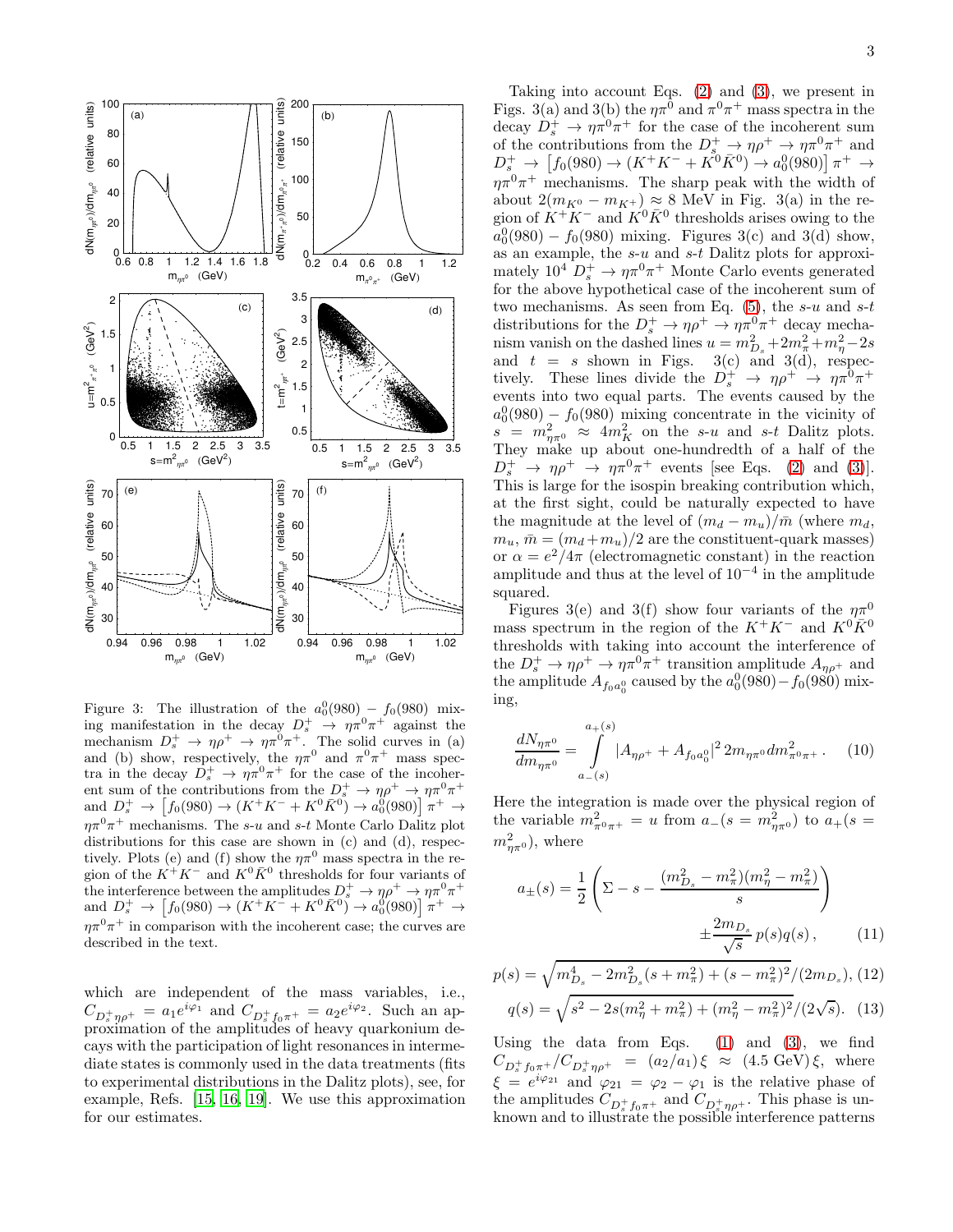we put  $\varphi_{21} = 0^{\circ}$ ,  $\pm 90^{\circ}$ , and  $180^{\circ}$  (respectively,  $\xi = 1$ ,  $\pm i$ , and  $-1$ ). The short and long dashed curves in Fig. 3(e) show the  $\eta \pi^0$  mass spectra for  $\xi = 1$  and  $\xi = -1$ , respectively. The dotted curve in this figure shows the contribution from the amplitude  $A_{n\rho^+}$  only, and the solid curve corresponds to the above case of the incoherent sum of two mechanisms. The solid and dotted curves in Fig. 3(f) show the same as in Fig. 3(e), and the short and long dash curves illustrate the interference patterns corresponding to  $\xi = i$  and  $\xi = -i$ , respectively.

Note that the interference of  $A_{f_0a_0^0}$  with the other contributions will be practically always essential (see Figs.  $3(e)$  and  $3(f)$  in consequence of the sharp change of the phase of the  $a_0^0(980) - f_0(980)$  transition amplitude  $\Pi_{a_0^0 f_0}(s)$  by about 90° in the region between  $K^+ K^$ and  $K^0 \overline{K}^0$  thresholds [\[3,](#page-6-0) [13,](#page-6-17) [14](#page-6-9)], where the modulus of  $\Pi_{a_0^0f_0}(s)$  is maximal and approximately constant (see Appendix for details).

#### **B.** The case of three mechanisms

In principle, the decay  $D_s^+ \rightarrow \eta \pi^0 \pi^+$  can proceed not only via the  $\eta \rho^+$  intermediate state but also via the  $(a_0(980)\pi)^+$  production,  $D_s^+ \to [a_0^+(980)\pi^0 +$  $a_0^0(980)\pi^+] \rightarrow \eta \pi^0 \pi^+$ . However, such a transition should be expected to be small. Based on the data quoted in Eqs. [\(3\)](#page-1-3) and [\(4\)](#page-1-3), we put  $BR(D_s^+ \rightarrow (a_0(980)\pi)^+ \rightarrow$  $\eta \pi^0 \pi^+$   $\approx 1\%$  as a very rough upper estimate. Note that by our estimate the relevant upper limit for  $BR(D_s^+ \rightarrow$  $a_0^0(980)\pi^+ \rightarrow K^+K^-\pi^+$  is  $\approx 0.1\%$ . This estimate consists with the initial dominance of the  $f_0(980)$  resonance in the decay  $D_s^+ \to f_0(980)\pi^+ \to K^+K^-\pi^+$  (see Eq. (1) and the discussion after it, and also Ref. [\[22\]](#page-6-18)).

Thus, we have three interfering mechanisms of the decay  $D_s^+ \to \eta \pi^0 \pi^+$ . The corresponding decay amplitude is

<span id="page-3-0"></span>
$$
A_{D_s^+ \to \eta \pi^0 \pi^+} = A_{\eta \rho^+} + A_{f_0 a_0^0} + A_{a_0 \pi} ,\qquad (14)
$$

where the amplitude  $A_{a_0\pi}$  describes the transition  $D_s^+ \rightarrow$  $(a_0(980)\pi)^+ \to \eta \pi^0 \pi^+$ . Like  $A_{\eta \rho^+}$  [see Eq. [\(5\)](#page-1-1)], the amplitude  $A_{a_0\pi}$  has to be antisymmetric with respect to permutation of the  $s$  and  $t$  variables [\[23\]](#page-6-19). Taking this into account, we approximate the amplitude  $A_{a_0\pi}$  by the following expression

$$
A_{a_0\pi} \equiv A_{a_0\pi}(m_{\eta\pi^0}^2, m_{\eta\pi^+}^2) \equiv A_{a_0\pi}(s, t)
$$

$$
= C_{D_s^+ a_0^0 \pi^+} \left[ \frac{1}{D_{a_0^0}(s)} - \frac{1}{D_{a_0^+}(t)} \right] \sqrt{\frac{g_{a_0\eta\pi^0}^2}{16\pi}}, \tag{15}
$$

where the production amplitude  $C_{D_s^+ a_0^0 \pi^+} = a_3 e^{i\varphi_3}$  is assumed to be the s- and t-independent complex constant. Note that any coherent sum of the amplitudes  $A_{n\rho^+}$  and  $A_{a_0\pi}$  gives the symmetric distribution of the  $\eta \pi^0 \pi^+$  events in the  $s-t$  Dalitz plot relative to the  $t = s$ line. The isospin-breaking amplitude  $A_{f_0a_0^0} = A_{f_0a_0^0}(s)$ 

caused by the  $a_0^0(980) - f_0(980)$  mixing depends exclusively on  $s$  and therefore is responsible for the asymmetry of the distribution of the  $\eta \pi^0 \pi^+$  events in the s−t Dalitz plot (relative to the  $t = s$  line).

By our estimate  $C_{D_s^+ a_0^0 \pi^+}/C_{D_s^+ \eta \rho^+} = (a_3/a_1)\xi' \approx$  $(1.65 \text{ GeV}) \xi'$ , where  $\xi' = e^{i\varphi_{31}}$  and  $\varphi_{31} = \varphi_{3} - \varphi_{1}$  is an unknown relative phase of the amplitudes  $C_{D_s^+ a_0^0 \pi^+}$ and  $C_{D_s^+\eta\rho^+}$ . We examined 16 variants of the interference patterns corresponding to different combinations of the relative phase values  $\varphi_{21} = 0^\circ$ ,  $\pm 90^\circ$ ,  $180^\circ$  and  $\varphi_{31} = 0^{\circ}, \pm 90^{\circ}, 180^{\circ}$  or parameters  $\xi = 1, \pm i, -1$  and  $\xi' = 1, \pm i, -1$ . To illustrate possible manifestations of the  $a_0^0(980) - f_0(980)$  mixing effect, we chose 4 of them with  $(\xi, \xi') = (i, -1), (-1, 1), (1, i),$  and  $(1, -1)$ . The solid curves in Figs. 4(a) and 4(c) show the  $\eta \pi^0$  mass spectra,

<span id="page-3-1"></span>
$$
\frac{dN_{\eta\pi^{0}}}{dm_{\eta\pi^{0}}} = \int_{a_{-}(s)}^{a_{+}(s)} |A_{D_{s}^{+}\to\eta\pi^{0}\pi^{+}}|^{2} 2m_{\eta\pi^{0}} dm_{\pi^{0}\pi^{+}}^{2}, \qquad (16)
$$

calculated with the use of Eqs.  $(5)$ ,  $(6)$ ,  $(11)$ – $(15)$ . The corresponding distributions of the Monte Carlo events (∼  $|A_{D_s^+\to\eta\pi^0\pi^+}|^2$  in the s-t Dalitz plots are shown in Figs.  $4(b)$  and  $4(d)$ . The variant represented in Figs.  $4(a)$ and 4(b) corresponds to combination  $(\xi, \xi') = (i, -1)$  for which the influence of the  $a_0^0(980) - f_0(980)$  mixing seems most appreciable. The variant represented in Figs.  $4(c)$ and 4(d) corresponds to combination  $(\xi, \xi') = (-1, 1)$ . In this case, the  $\eta \pi^0$  mass spectrum demonstrates a small narrow peak located on the smooth background in the region of the  $K\bar{K}$  thresholds [see Fig. 4(c)]. Nevertheless, the asymmetry effect is clearly visible in the Dalitz plot [see Fig. 4(d)] (though it almost collapses in the  $\eta \pi^0$  projection). The mass spectra  $dN_{\eta\pi^0}/dm_{\eta\pi^0}$  in the  $a_0^0(980)$ resonance region are presented in more detail in Fig 5 for variants with  $(\xi, \xi') = (i, -1), (-1, 1), (1, i),$  and  $(1, -1)$ . The dotted curves in Figs.  $4(a)$ ,  $4(c)$ , and 5 correspond to the mass spectra  $dN_{\eta\pi^0}/dm_{\eta\pi^0}$  without the contribution of the amplitude  $A_{f_0a_0^0}$ . Note that the asymmetry in the s-t Dalitz plot distributions relative to the  $t = s$  line (see Fig. 4) manifests itself in all considered 16 variants. Detecting signs of the  $D_s^+$   $\rightarrow$   $[a_0^0(980)\pi^+$  +  $a_0^+(980)\pi^0$   $\rightarrow \eta\pi^0\pi^+$  decay mechanisms is one of the interesting problems both for the weak hadronic decay physics of the  $D_s^+$  meson and for the physics of the light scalar  $a_0(980)$  and  $f_0(980)$  mesons. At present, intensive investigations in these lines are realized by the LHCb, BaBar, CLEO, Belle, and BESIII Collaborations (see, for example, recent reviews [\[18,](#page-6-13) [24](#page-6-20)[–26\]](#page-6-21)).

## III. CONCLUSION AND DISCUSSION

Light meson spectroscopy from hadronic charm meson decays (in particular, study of the  $a_0^0(980)$  and  $f_0(980)$ resonances) is one of the main lines of the LHCb program on charm physics [\[24](#page-6-20), [25\]](#page-6-22). It is hoped that the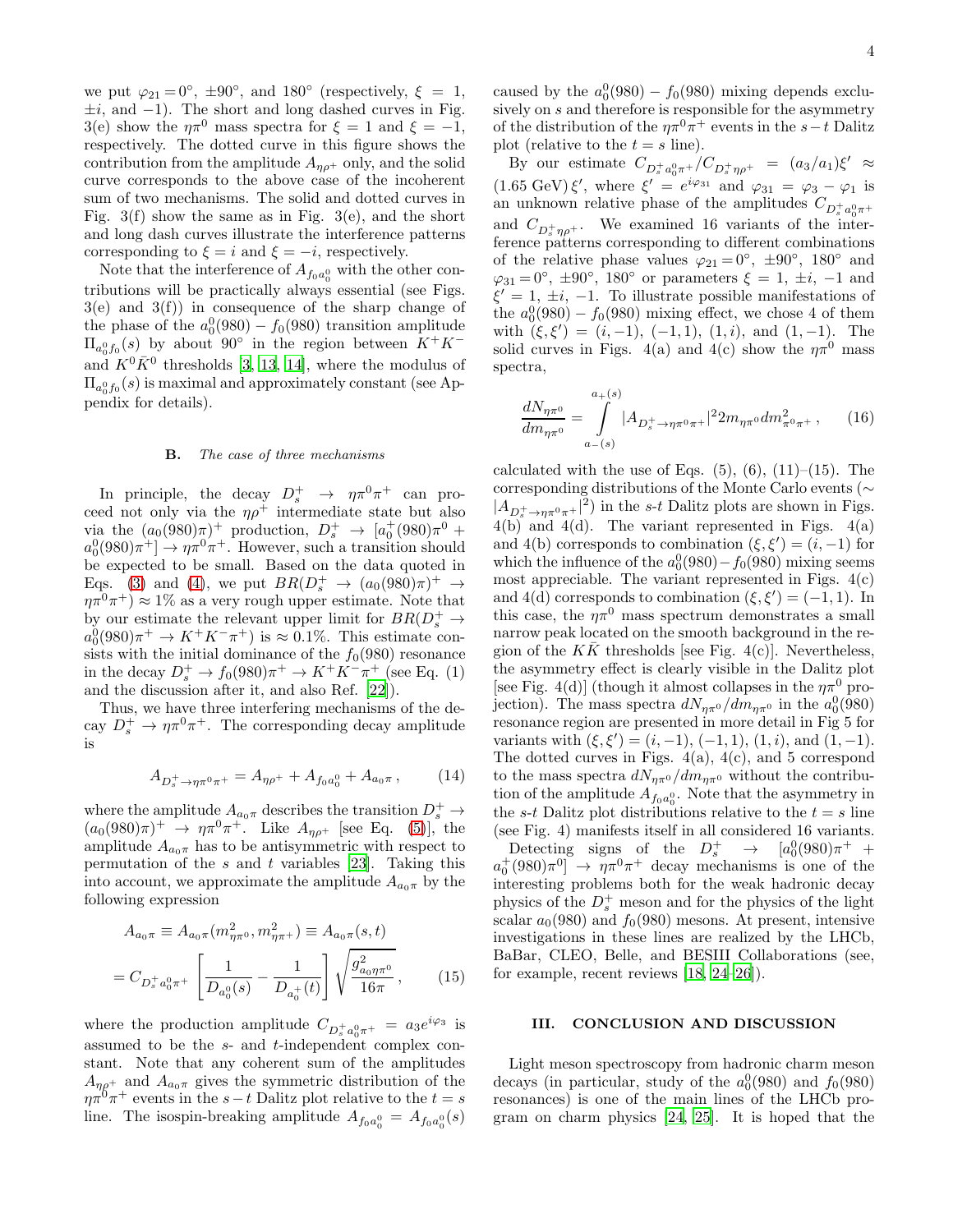

Figure 4: The illustration of possible manifestations of the  $a_0^0(980) - f_0(980)$  mixing effect in the decay  $D_s^+ \to \eta \pi^0 \pi^+$  for the case of three interfering mechanisms. The solid curves in (a) and (c) show the mass spectra  $dN_{\eta\pi^0}/dm_{\eta\pi^0}$  calculated with the use of Eqs. [\(14\)](#page-3-0) and [\(16\)](#page-3-1) for two sets of the relative phases indicated in the plots. The corresponding s-t Monte Carlo Dalitz plot distributions  $\left(\sim |A_{D_s^+ \to \eta \pi^0 \pi^+}|^2\right)$  are shown in (b) and (d). The mass spectra without the contribution of the amplitude  $A_{f_0a_0^0}$  are shown in (a) and (c) by the dotted curves (see Fig. 5 for details).

measurements of the  $D_s^+$  meson decays with huge statistics, really reachable at LHCb, will allow us to reveal the isospin breaking effect caused by the  $a_0^0(980) - f_0(980)$ mixing in the  $D_s^+ \to \eta \pi^0 \pi^+$  channel and obtain new information on the production mechanisms and nature of the light scalar mesons.

Note that the investigations of the  $a_0^0(980) - f_0(980)$ mixing in three-body decays of the  $D^0$  meson, such as  $D^0 \to K_S^0 \pi^+ \pi^-, D^0 \to K_S^0 \eta \pi^0, D^0 \to \bar{K}^0 K^- K^+, D^0 \to$  $K^-K^+\pi^0$ , and  $D^0 \to \pi^+\pi^-\pi^0$ , are also promising and interesting. These decays differ appreciably from those of the  $D_s^+$  meson. We hope to present detailed estimates for the case of the  $D^0$  decays elsewhere in the near future.

Note also that the  $a_0^0(980) - f_0(980)$  mixing in the semileptonic decays  $D_s^+ \rightarrow [\pi^0 \eta, \pi \pi] e^+ \nu$  has been discussed recently in Ref. [\[27](#page-6-23)].

### ACKNOWLEDGMENTS

The present work is partially supported by the Russian Foundation for Basic Research Grant No. 16-02-00065 and the Presidium of the Russian Academy of Sciences Project No. 0314-2015-0011.



Figure 5: The solid curves in plots  $(a)$ ,  $(c)$  and  $(a')$ ,  $(c')$  show the  $\eta \pi^0$  mass spectra in the  $a_0^0(980)$  resonance region corresponding to the interference variants with  $(\xi, \xi') = (i, -1)$ ,  $(-1, 1)$  [see Figs. 4(a) and 4(c)] and  $(1, i)$ ,  $(1, -1)$ , respectively. The dotted curves correspond the mass spectra without the contribution of the amplitude  $A_{f_0a_0^0}$ .

# APPENDIX: PROPAGATORS AND  $a_0^0(980) - f_0(980)$  MIXING AMPLITUDE

The inverse propagator of the  $\rho^+$  meson in Eq. [\(5\)](#page-1-1) is

$$
D_{\rho^+}(u) = m_{\rho}^2 - u - i \sqrt{u} \Gamma_{\rho}(u) , \qquad (17)
$$

where  $\Gamma_{\rho}(u) = (m_{\rho}^2/u)\Gamma_{\rho}[q(u)/q(m_{\rho}^2)]^3 F_{\rho}^2(u), F_{\rho}^2(u) =$  $[1 + r_\rho^2 q^2(m_\rho^2)]/[1 + r_\rho^2 q^2(u)], r_\rho = 5 \text{ GeV}^{-1}, q(u) =$  $\sqrt{u-4m_{\pi}^2}/2$ ,  $m_{\rho} = 0.775 \text{ GeV}, \Gamma_{\rho} = 0.148 \text{ GeV},$  $g_{\rho\pi\pi}^2/(4\pi) = 2.8$  [\[18\]](#page-6-13).

The  $a_0^0(980) - f_0(980)$  mixing amplitude in Eq. [\(6\)](#page-1-0), caused by the diagrams shown in Fig. [6,](#page-4-0) has the form



<span id="page-4-0"></span>Figure 6: The  $K\bar{K}$  loop mechanism of the  $a_0^0(980) - f_0(980)$ mixing.

$$
\Pi_{a_0^0 f_0}(s) = \frac{g_{a_0^0 K^+ K^-} g_{f_0 K^+ K^-}}{16\pi} \left[ i \left( \rho_{K^+ K^-}(s) \right) \right]
$$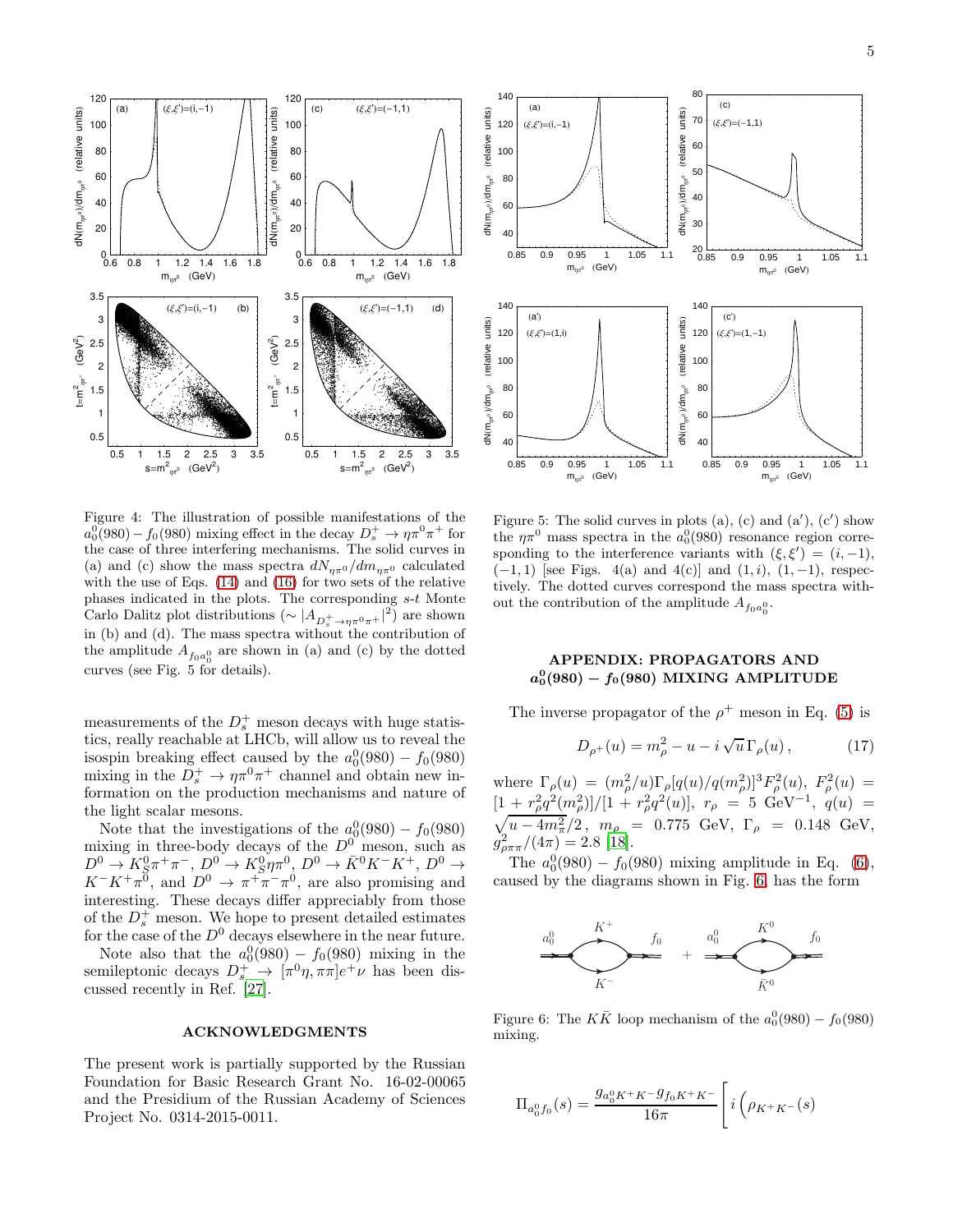$$
-\rho_{K^{0}\bar{K}^{0}}(s)\n)-\frac{\rho_{K^{+}K^{-}}(s)}{\pi}\ln\frac{1+\rho_{K^{+}K^{-}}(s)}{1-\rho_{K^{+}K^{-}}(s)}
$$
\n
$$
+\frac{\rho_{K^{0}\bar{K}^{0}}(s)}{\pi}\ln\frac{1+\rho_{K^{0}\bar{K}^{0}}(s)}{1-\rho_{K^{0}\bar{K}^{0}}(s)}\bigg],
$$
\n(18)

where s (the square of the invariant virtual mass of scalar resonances)  $\geq 4m_{K^0}^2$  and  $\rho_{K\bar{K}}(s) = \sqrt{1-4m_K^2/s}$ ; in the region  $0 \leq s \leq 4m_K^2$ ,  $\rho_{K\bar{K}}(s)$  should be replaced by  $i|\rho_{K\bar K}(s)|$ . The modulus and the phase of  $\Pi_{a_0^0f_0}(s)$  are shown in Fig. [7.](#page-5-2) Since  $\Pi_{a_0^0 f_0}(s)$  is not small between the  $K\bar{K}$  thresholds, all orders of the  $a_0^0(980) - f_0(980)$ mixing has been taken into account in Eq. [\(6\)](#page-1-0) for the amplitude  $A_{f_0a_0}$  [\[1](#page-5-0)-3].



<span id="page-5-2"></span>Figure 7: (a) An example of the modulus of the  $a_0^0(980)$  –  $f_0(980)$  mixing amplitude. (b) The phase of the  $a_0(980)$  –  $f<sub>0</sub>(980)$  mixing amplitude.

In Eq. [\(6\)](#page-1-0),  $D_r(s)$  is the inverse propagator of the unmixed resonance  $r$  [ $r = a_0^0(980), f_0(980)$ ] with the mass  $m_r$ ,

<span id="page-5-3"></span>
$$
D_r(s) = m_r^2 - s + \sum_{ab} [\text{Re}\Pi_r^{ab}(m_r^2) - \Pi_r^{ab}(s)], \quad (19)
$$

 $ab = (\eta \pi^0, K^+K^-, K^0 \bar{K}^0, \eta' \pi^0)$  for  $r = a_0^0(980)$  and  $ab = (\pi^+\pi^-, \pi^0\pi^0, K^+K^-, K^0\overline{K}^0, \eta\eta)$  for  $r = f_0(980);$  $\Pi_r^{ab}(s)$  stands for the diagonal matrix element of the polarization operator of the resonance  $r$  corresponding to the contribution of the ab intermediate state [\[28](#page-6-24)].

At  $s > (m_a + m_b)^2$ ,

$$
\Pi_r^{ab}(s) = \frac{g_{rab}^2}{16\pi} \left[ \frac{m_{ab}^{(+)}m_{ab}^{(-)}}{\pi s} \ln \frac{m_b}{m_a} + \rho_{ab}(s) \times \left( i - \frac{1}{\pi} \ln \frac{\sqrt{s - m_{ab}^{(-)}}^2}{\sqrt{s - m_{ab}^{(-)}}^2} + \sqrt{s - m_{ab}^{(+)}}^2} \right) \right], \quad (20)
$$

where  $g_{rab}$  is the coupling constant of r with ab,

 $\rho_{ab}(s) = \sqrt{s - m_{ab}^{(+)2}} \sqrt{s - m_{ab}^{(-)2}} / s, \ \ m_{ab}^{(\pm)} = m_a \ \pm \ m_b,$ and  $m_a \geq m_b$ ;  $\lim_{s \to 0} \Pi_r^{ab}(s) = \sqrt{s} \Gamma_{r \to ab}(s) =$  $(g_{rab}^2/16\pi)\rho_{ab}(s)$ . At  $m_{ab}^{(-)2} < s < m_{ab}^{(+)2}$ 

$$
\Pi_r^{ab}(s) = \frac{g_{rab}^2}{16\pi} \left[ \frac{m_{ab}^{(+)}m_{ab}^{(-)}}{\pi s} \ln \frac{m_b}{m_a} -\rho_{ab}(s) \left( 1 - \frac{2}{\pi} \arctan \frac{\sqrt{m_{ab}^{(+)}^2 - s}}{\sqrt{s - m_{ab}^{(-)}^2}} \right) \right],
$$
 (21)

where  $\rho_{ab}(s) = \sqrt{m_{ab}^{(+) 2} - s} \sqrt{s - m_{ab}^{(-) 2}} / s$ . At  $s \leq$  $m_{ab}^{(-)2}$ ab

<span id="page-5-4"></span>
$$
\Pi_r^{ab}(s) = \frac{g_{rab}^2}{16\pi} \left[ \frac{m_{ab}^{(+)} m_{ab}^{(-)}}{\pi s} \ln \frac{m_b}{m_a} \right. \n+ \rho_{ab}(s) \frac{1}{\pi} \ln \frac{\sqrt{m_{ab}^{(+)}^2 - s} + \sqrt{m_{ab}^{(-)}^2 - s}}{\sqrt{m_{ab}^{(+)}^2 - s} - \sqrt{m_{ab}^{(-)}^2 - s}} \right], \quad (22)
$$

where  $\rho_{ab}(s) = \sqrt{m_{ab}^{(+)2} - s} \sqrt{m_{ab}^{(-)2} - s} / s.$ 

The propagators  $1/D_{a_0^0}(s)$  and  $1/D_{f_0}(s)$  constructed with taking into account the finite width corrections [see Eqs.  $(19)–(22)$  $(19)–(22)$ ] satisfy the Källén-Lehman representation in the wide domain of coupling constants of the scalar mesons with two-particle states and, due to this fact, provide the normalization of the total decay probability to unity:  $\sum_{ab} BR(r \to ab) = 1$  [\[29](#page-6-25)].

Here we use the numerical estimates of the coupling constants  $g_{f_0ab}^2/(16\pi)$  and  $g_{a_0^0ab}^2/(16\pi)$  obtained in Ref. [\[3\]](#page-6-0)

$$
\frac{g_{f_0\pi\pi}^2}{16\pi} \equiv \frac{3}{2} \frac{g_{f_0\pi^+\pi^-}^2}{16\pi} = 0.098 \text{ GeV}^2,
$$
 (23)

$$
\frac{g_{f_0 K\bar{K}}^2}{16\pi} \equiv 2 \frac{g_{f_0 K^+ K^-}^2}{16\pi} = 0.4 \text{ GeV}^2,
$$
 (24)

$$
\frac{g_{a_0^0 \eta \pi^0}^2}{16\pi} = 0.2 \text{ GeV}^2,
$$
\n(25)

$$
\frac{g_{a_0^K K\bar{K}}^2}{16\pi} \equiv 2 \frac{g_{a_0^K K^+ K^-}^2}{16\pi} = 0.5 \text{ GeV}^2. \tag{26}
$$

As in Ref. [\[3\]](#page-6-0), we fix  $m_{a_0^0} = 0.985 \text{ GeV}, m_{f_0} = 0.985$ GeV and set  $g_{a_0^0 \eta' \pi^0}^2 = g_{a_0^0 \eta \pi^0}^2$  and  $g_{f_0 \eta \eta}^2 = g_{f_0 K^+ K^-}^2$  by the  $q^2\bar{q}^2$  model, see, e.g., Refs. [\[2,](#page-5-1) [30](#page-6-26)].

- <span id="page-5-0"></span>[1] N. N. Achasov, S. A. Devyanin, and G. N. Shestakov, Phys. Lett. B 88, 367 (1979).
- <span id="page-5-1"></span>[2] N. N. Achasov, S. A. Devyanin, and G. N. Shestakov, Yad. Fiz. 33, 1337 (1981) [Sov. J. Nucl. Phys. 33, 715